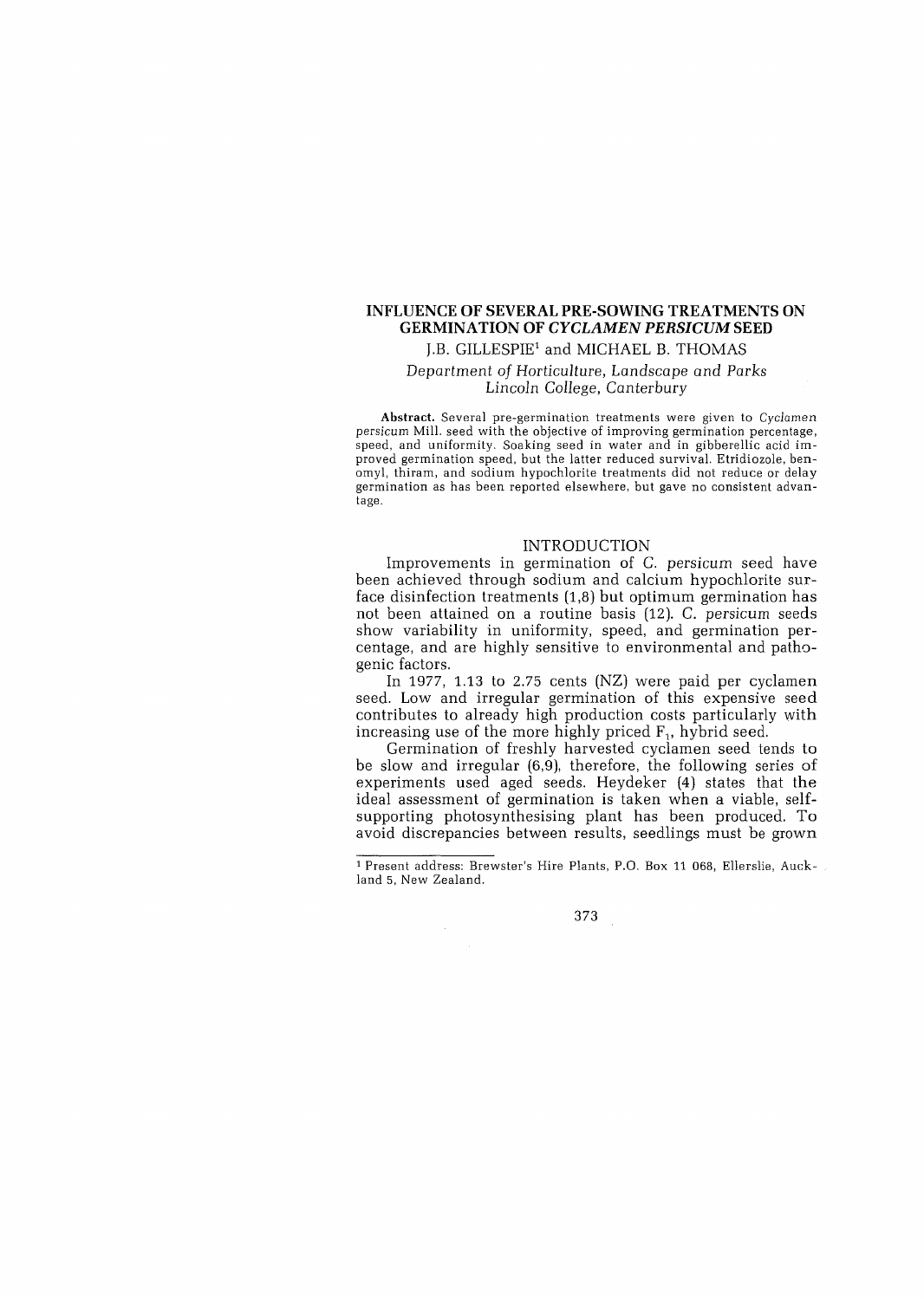sufficiently large that defects can be seen and borderline cases included (or excluded) consistently. The experiments reported here were designed to examine the influence of a range of presowing treatments and chemicals on germination speed and percentage.

#### MA TERIALS AND METHODS

Four experiments were carried out to study the influence of pre-sowing treatments on the germination of Cyclamen persicum seed.

## **Experiment A – Water soak treatments.**

Cyclamen seed of the cultivars, 'Rose of Aalsmeer', 'Early Deep Scarlet', 'Fringed Mont Blanc', 'Mont Blanc' (plan white), and 'Perle of Zehlendorf' were given surface disinfection in 5% sodium hypochlorite solution for one minute. The seeds' were rinsed and soaked in sterile distilled water for 0, 1, 12, or 48 hours. Forty seeds of each cultivar were blocked according to cultivar, each with five randomised blocks.

On 31 March, 1977, seed was sown into trays of Springhill sphagnum peat containing  $37 \text{ g a.i.m.}^{-3}$  etradiazole fungicide (Terrazole 50% wettable powder). The trays were placed in a germination cabinet in the dark at 15°C, and watered as required. After one month, the trays were removed to a glasshouse and the emerging seedlings watered fortnightly with a balanced liquid fertiliser. A drench of benomyl was applied at this stage.

## **Experiment B — Water soak and fungicide treatments.**

Seeds in this and subsequent experiments had been stored for 18 months to eliminate the post-harvest delay. Massante (1963) has shown that cyclamen seed can be stored for long periods without loss of germination potential. Seed of 'Aalsmeer Giants' and 'Foremost Mixture' (Colegraves' Seeds, England), was pretreated or sown with a treatment solution or suspension as specified in Table 2. Seeds were sown on 3 November, 1978 in sterile petri dishes on germination paper which had been soaked in 10ml of sterile distilled water or a treatment solution/suspension. The dishes were placed in the dark at a mean temperature of 19.4°C with a maximum of 23°C and a minimum of 12°C. Distilled water was added in 5 ml aliquots as required.

### **Experiments C and D — Gibberellin, fungicide, and water treatments.**

The effect of gibberellic acid  $(GA_3)$ , thiram, benomyl, etradiazole, and hot water treatments on germination of C. persicum seed were studied.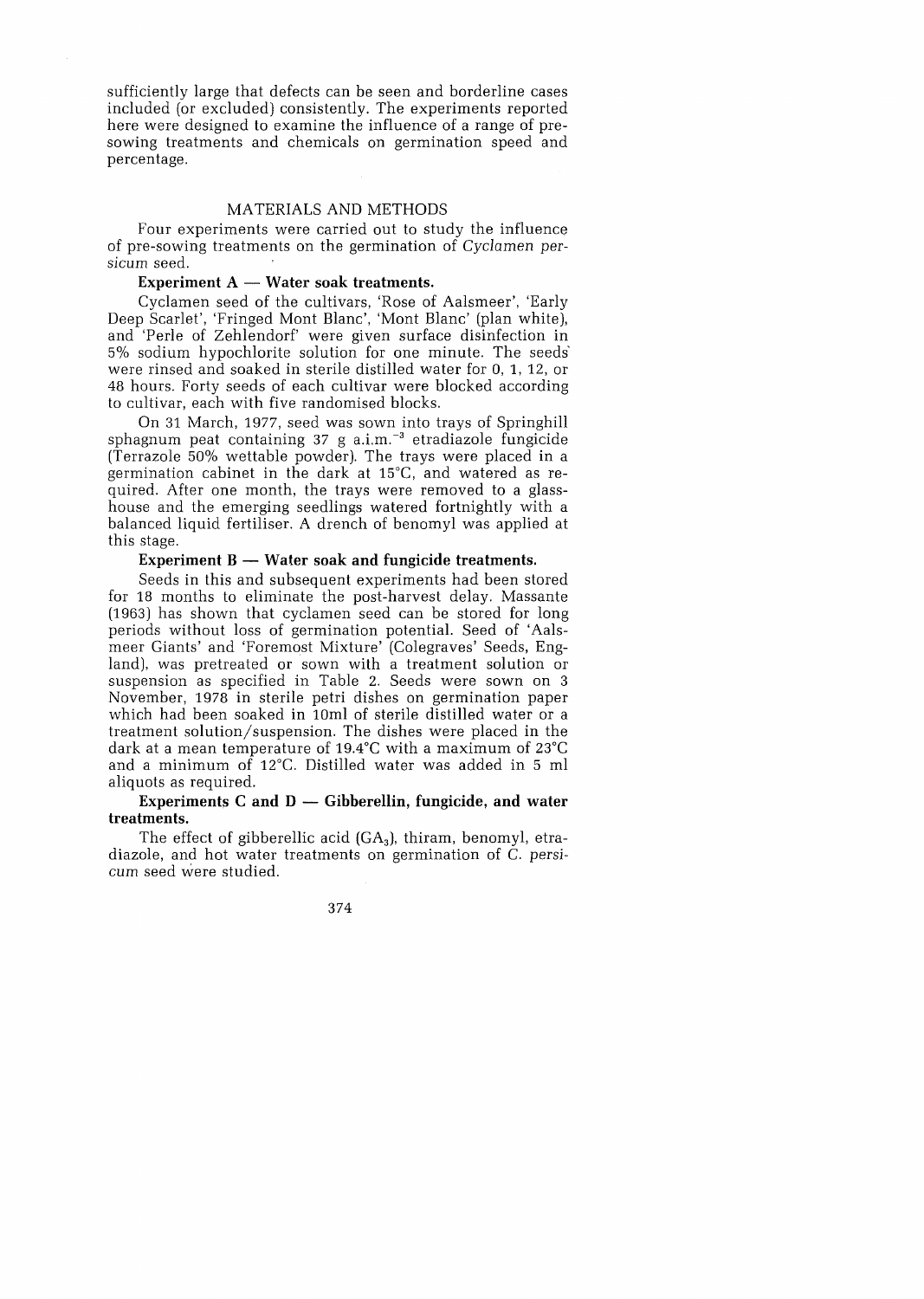Two experiments were intended to further investigate the preliminary results from Experiment B. Seed of cyclamen cultivars, 'Early Pink', 'Perle von Zehlendorf', 'Mont Blanc', (plain white), 'Rose von Aalsmeer', 'Early Pure White', 'Early Flowering Deep Scarlet' (Arthur Yates, NZ), were surface disinfected in sodium hypochlorite (see Expt. A) and, after treatment as detailed in Table 3 and 4, were germinated in conditions described for Experiment B. The experiment was, therefore, a randomised block experiment of six replicates.

## ASSESSMENT AND ANALYSIS OF DATA

In Experiment A germination was recorded when the seedlings emerged from the medium. In Experiments B, C, and D, seedling emergence was recorded, but germination was not regarded as complete and successful until a clearly defined corm and root system had formed and the first leaf was extending. The variation in morphological development creates a major source of error in the timing of this stage. Uniformity of germination was measured as the days between germination of the first and last seeds. Duncan's new multiple range test was used to compare all treatments.

Fungal colonies from the seed plates were grown on potato destrose agar and exmined for pathogens.

#### RESULTS

**Experiment A.** Overall germination was poor and treatments showed no significant influence on percentage germination (Table 1). Speed of germination was improved according to the length of imbibition treatment. A 48 hour water soak reduced mean germination by 12 days.

| Treatment           | Mean<br>percent<br>germination | Mean<br>days to<br>emergency |  |
|---------------------|--------------------------------|------------------------------|--|
| Control             | 25<br>a                        | 51<br>a                      |  |
| 1 hour imbibition   | 23<br>a                        | 49<br>b                      |  |
| 12 hours imbibition | 26<br>a                        | 44<br>C                      |  |
| 48 hours imbitition | 29<br>a                        | 39<br>d                      |  |
| CV percent          | 15.6                           | 4.33                         |  |

**Table 1.** Experiment A: The effect of pre-sowing water imbibition treatments on germination of C. persicum seed.

Any means not followed by the same letter are significantly different at the 5% level according to Duncan's new multiple range test.

**Experiment B.** Although a high degree of significance was not achieved in this preliminary trial the results (Table 2) suggested the following:

(i). Although a faster rate of germination occurred as  $a^{\circ}$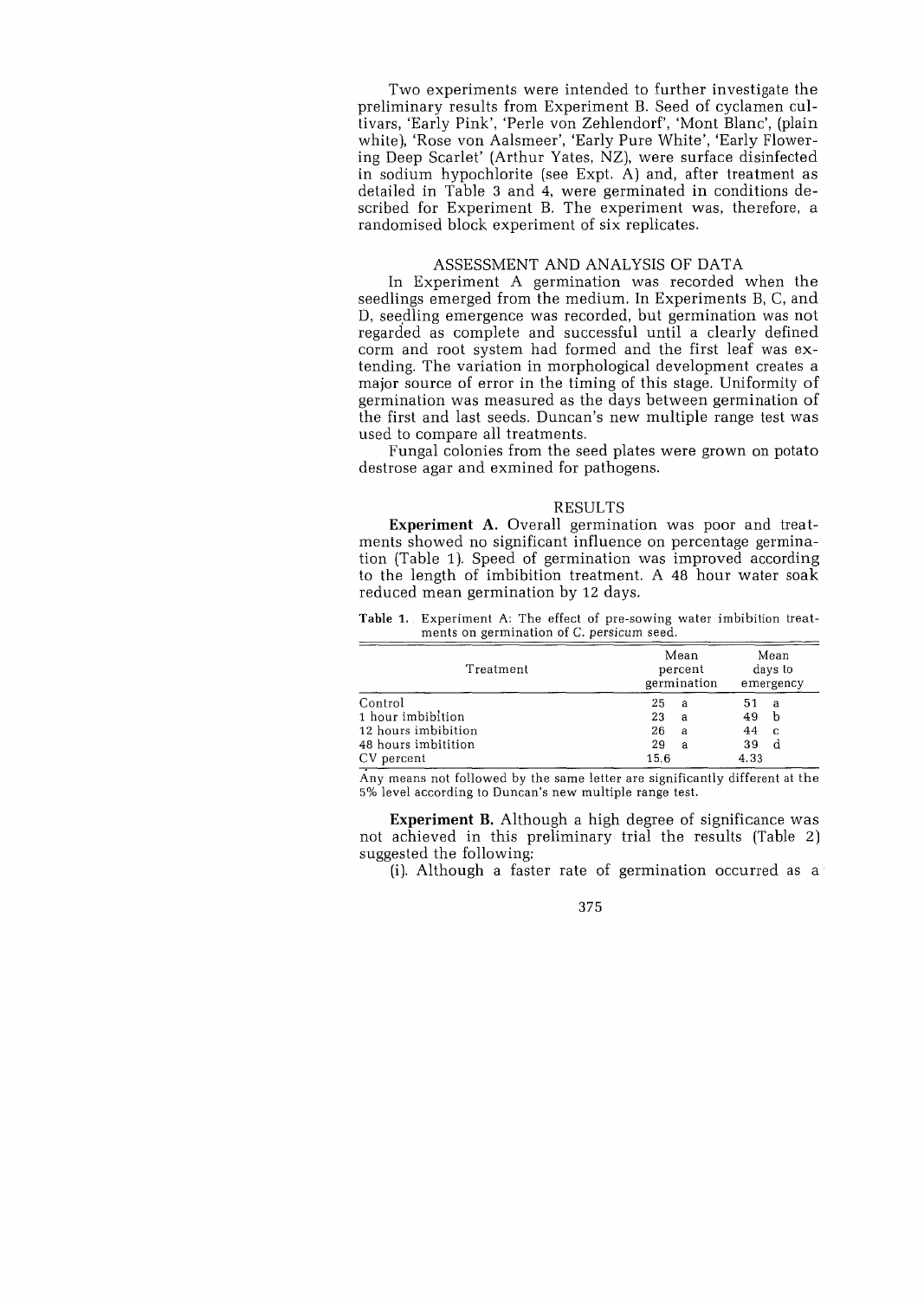result of higher levels of  $GA_3$  treatments, such treatments tended to reduce germination percentage while occasionally influencing uniformity.

(ii). The fungicidal treatments improved germination percentage, but here etradiazole and thiram showed a slight tendency to slow germination.

(iii). Hot water reduced germination percentage.

**Table** 2. Experiment B: Influence of different treatments on germination of cyclamen seed.

|                                         | Mean<br>percent |             | Means<br>days to |              | Mean<br>uniformity |     |
|-----------------------------------------|-----------------|-------------|------------------|--------------|--------------------|-----|
| Treatment                               | germination     |             | germinate        |              | (days)             |     |
| Untreated                               | 52              | abcd        | 40.3             | b            | 38.5               | abc |
| Water soak, 1 min                       | 55              | abcde       | 41.0             | Ъc           | 46.0               | bс  |
| SD (Control)                            | 41              | abcd        | 47.0             | $_{\rm de}$  | 44.6               | abc |
| SD 2hr water soak                       | 48              | abcde       | 40.4             | bc           | 27.5               | abc |
| SD $GA_3$ , 1 ppm <sup>2</sup>          | 30              | a           | 40.4             | b            | 12.0               | a   |
| SD 2hr soak, 1 ppm $GA_3$               | 40              | abcd        | 46.9             | de           | 33.0               | abc |
| SD 2hr soak, 10 ppm $GA_3$ .            | 43              | abcde       | 40.8             | b            | 22.0               | abc |
| SD 2hr soak, 50 ppm $GA_3$              | 31              | ab          | 39.9             | b            | 47.5               | bс  |
| SD 2hr soak, 100 ppm $GA_3$             | 32              | abc         | 34.6             | a            | 35.0               | abc |
| Hot (60°C) water, 5 min soak            | 32              | abc         | 41.6             | bс           | 47.5               | bc  |
| 0.01% a.i. benomyl                      |                 |             |                  |              |                    |     |
| pretreatment                            | 52              | abcde       | 43.8             | bcde         | 33.5               | abc |
| SD 0.01% a.i. benomyl                   |                 |             |                  |              |                    |     |
| pretreatment                            | 58              | de          | 43.4             | bcde         | 38.0               | abc |
| 1.0% a.i. benomyl                       |                 |             |                  |              |                    |     |
| pretreatment                            | 60              | de          | 43.1             | bcd          | 36.0               | abc |
| SD 0.005% a.i. etradiazole <sup>1</sup> | 61              | de          | 41.4             | bc           | 30.8               | abc |
| $0.005\%$ a.i. etradizole <sup>1</sup>  | 44              | abcde       | 40.4             | b            | 17.0               | ab  |
| $0.05\%$ a.i. etradiazole <sup>1</sup>  | 57              | bcde        | 45.4             | bcde         | 46.9               | bc  |
| 0.5% a.i. etradiazole <sup>1</sup>      | 56              | bcde        | 48.0             | $\mathbf{e}$ | 41.0               | abc |
| Benomyl and etradiazole <sup>2</sup>    | 60              | de          | 40.6             | b            | 40.5               | abc |
| 0.1% a.i. thiram pretreatment           | 59              | de          | 41.6             | bc           | 51.0               | C   |
| SD 0.1% a.i. thiram                     |                 |             |                  |              |                    |     |
| pretreatment                            | 67              | e           | 43.8             | bcde         | 47.5               | bс  |
| 0.5% a.i. thiram pretreatment           | 59              | $_{\rm de}$ | 46.3             | cde          | 35.5               | abc |
| 1.0% a.i. thiram pretreatment           | 58              | de          | 44.3             | bcde         | 35.0               | abc |
| CV%                                     | 24.5            |             |                  |              | 38.6               |     |

1 Supplied as suspension or solution in the water in whieh the germination pad was soaked.

<sup>2</sup> 0.1% Benlate pretreatment and 10 ppm 0.005% etradiazole<sup>1</sup>.

 $SD = surface$  disinfected for one minute in 5% sodium hypochlorite solution.

**Experiment C.** Gibberellic acid treatments gave up to eight days' improvement in germination time (Table 3), but the levels which gave these improvements resulted in 15% reduction in germination. Pre-soak  $GA_3$  treatments showed greater improvements in germination speed than where the solution was included in the germination solution. No significant changes in uniformity of germination occurred.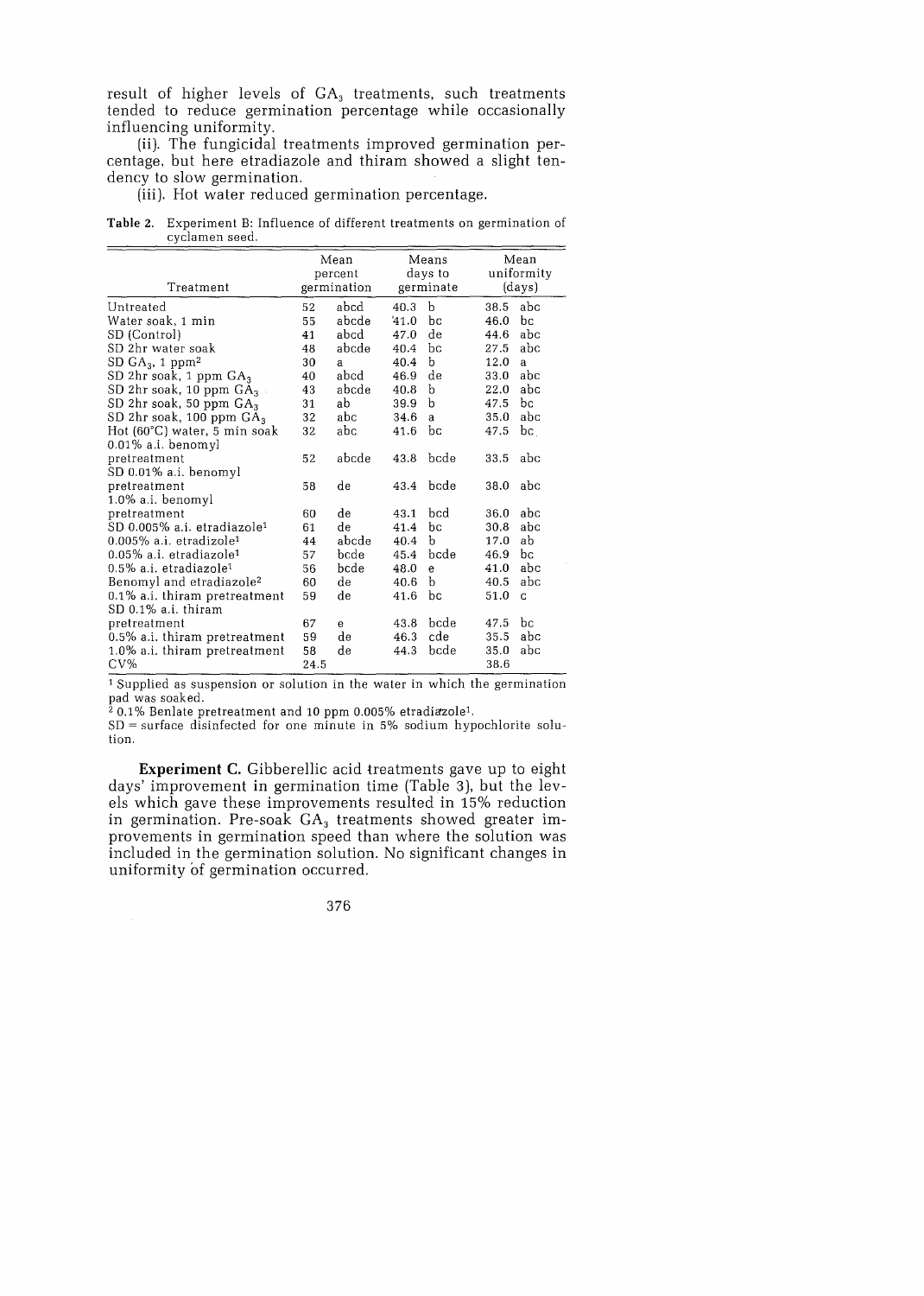| Treatment                                | Mean<br>percent<br>germination |               |                   | Means<br>days to<br>germinate | Mean<br>uniformity<br>(days) |  |  |
|------------------------------------------|--------------------------------|---------------|-------------------|-------------------------------|------------------------------|--|--|
| Control                                  | 64.8                           | - b           | 39.9 a            |                               | 32.3 a                       |  |  |
| 0.1 ppm $GA_3$ <sup>1</sup>              | 76.7                           | $\mathbf{a}$  | 39.1 a            |                               | 27.2 a                       |  |  |
| 1.0 ppm $GA_3$ <sup>1</sup>              | 56.7                           | bc            | 39.0              | $\overline{a}$                | 25.7 a                       |  |  |
| 10 ppm $GA_3$ <sup>1</sup>               | 41.8                           | $\mathbf{d}$  | 35.9 ab           |                               | 28.2 a                       |  |  |
| 1 ppm $GA_3$ pretreatment <sup>2</sup>   | 56.5                           | bc            | 33.7 <sub>b</sub> |                               | 13.2 a                       |  |  |
| 10 ppm $GA_3$ pretreatment <sup>2</sup>  | 48.8                           | cd            | 27.9              | - C                           | 36.3 a                       |  |  |
| 100 ppm $GA_3$ pretreatment <sup>2</sup> | 49.0                           | <sub>cd</sub> | 32.2 <sub>b</sub> |                               | 21.5 a                       |  |  |
| $CV\%$                                   | 15.4                           |               | 10.2              |                               | 61.7                         |  |  |

**Table** 3. Experiment C: The effect of gibberellic acid on germination of cyclamen seed.

1 Supplied with the solution in which the germination pad was soaked  $(10m)$ .

2 Pretreatment here means a two-hour soak.

Treatments not followed by a common letter are significantly different at the 5% level according to Duncan's new multiple range test.

**Experiment D.** Overall no significant differences occurred among treatments in germination percentage. Because the controls of two cultivars showed an average of 92.5% germination, they were excluded from a repeat analysis of variance which showed a significant germination improvement as a result of  $0.05\%$  a.i. etradiazole treatment and  $0.1\%$  a.i. benomyl pretreatment (Table 4).

A 1.0% a.i. benomyl pretreatment significantly improved speed of germination. No differences in uniformity were significant.

It was not possible to determine causes of failure. Identified fungi growing on the seeds and those isolated were all common saprophytes.

| Treatment                                     |        | Mean<br>percent<br>Germination Germination |                   | Mean |                   | Mean<br>days to<br>Germinate | Mean<br>Uniformity<br>(days) |
|-----------------------------------------------|--------|--------------------------------------------|-------------------|------|-------------------|------------------------------|------------------------------|
| Hot $(60^{\circ}$ C) water, 5 min soak 56.2 a |        |                                            | 24                | a    | 43.7 a            |                              | 26.5a                        |
| Control                                       | 57.3a  |                                            | 40.7 <sub>b</sub> |      | $40.5$ ab         |                              | 32.3a                        |
| $0.1\%$ a.i. thiram                           |        |                                            |                   |      |                   |                              |                              |
| pretreatment                                  | 68.0 a |                                            | 44.3 bd           |      | 43.1 a            |                              | 39.5 a                       |
| $1.0\%$ a.i. thiram                           |        |                                            |                   |      |                   |                              |                              |
| pretreatment                                  | 66.7 a |                                            | 48.7 bde          |      | 41.9a             |                              | 20.4a                        |
| $0.05\%$ a.i. etradiazole <sup>2</sup>        | 79.0a  |                                            | 63.3 e            |      | $40.2$ ab         |                              | 20.2a                        |
| $0.5\%$ a.i. etradiazole <sup>2</sup>         | 70.8 a |                                            | 41.7 <sub>b</sub> |      | 37.0 <sub>b</sub> |                              | 27.3a                        |
| $0.1\%$ a.i. benomyl                          |        |                                            |                   |      |                   |                              |                              |
| pretreatment                                  | 75.3a  |                                            | 57.3 de           |      | 37.9 <sub>b</sub> |                              | 15.8a                        |
| $1.0\%$ a.i. benomyl                          |        |                                            |                   |      |                   |                              |                              |
| pretreatment                                  | 71.3a  |                                            | 45.7 bd           |      | $31.0 \times$     |                              | 18.2a                        |
| $C.V.$ %                                      | 15.4   |                                            | 24.7              |      | 7.57              |                              | 54.6                         |

**Table** 4. Experiment D: Effects of various fungal protection treatments on germination of cyclamen seed.

377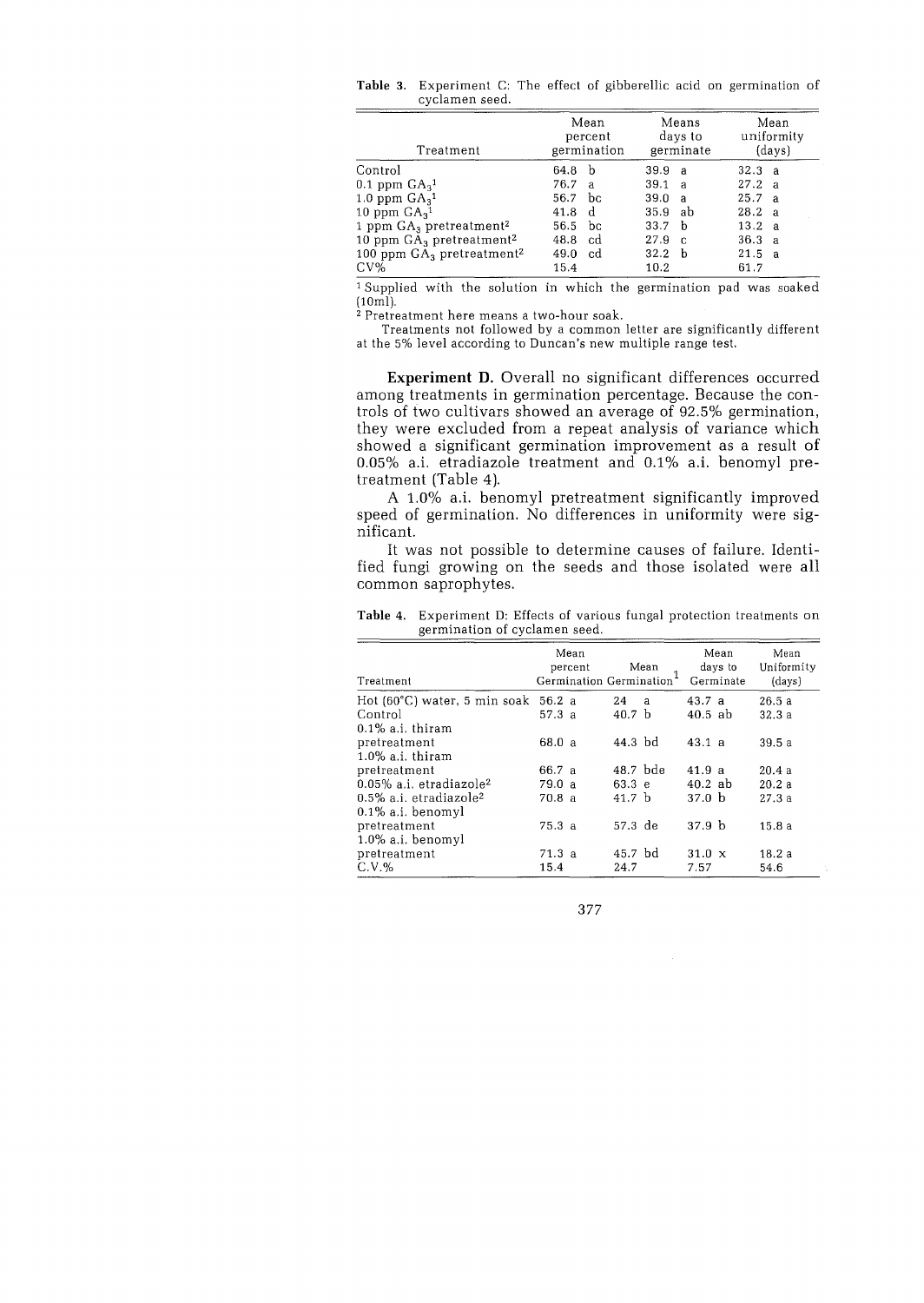1 Cultivars: Plain White, Early Flowering Deep Scarlet, and Plain Rose Vaalsmeer only. Those means not followed by a common letter are significantly different according to Duncan's new multiple range test at the 5% level. 2 Supplied in the solution in which the germination pod was soaked. Pretreatment here means a 1 minute dip.

#### DISCUSSION

Imbibition treatments improved speed of germination without improving germination strike (Table 1). Anderson and Widmer (1) found that imbibition was complete within 12 hours but that, here also, germination improved further on soaking for longer than 12 hours. Anderson and Widmer (1) and Hakozaki (3) found improvements in germination percentage as well as speed as a result of water soak treatments, but their method of data collection at fixed dates could have resulted in misinterpretation of late germination as a failure. Because seed populations vary continuously, it is not possible to draw conclusions about a successful population from the size of the unsuccessful one (5). The high proportion of failures tends to indicate that the number of failures could have been higher.

Poor germination levels in Experiment A can be attributed to erratic temperature control by the germination cabinet. Germination of C. persicum seed is inhibited at temperatures over  $20^{\circ}$ C (5,7).

Although gibberellin treatments improved speed of germination in both Experiments Band C (Table 2 and 3), strike was reduced. Our results are similar to those reported by Anderson and Widmer (1). This treatment does not influence a known dormancy condition; the delay in germination of recently harvested seed reported by Sumitomo and Kosugi (9), and Katsuki and Okazaki (6) should not have influenced germination of these aged seed. It can be concluded therefore that the effect was a result of typical gibberellin cell division and elongation effects. See Wareing and Philips (11). Anderson and Widmer (1) found thiram, truban, captan and benomyl all tend to inhibit seed germination. Valaskova (10) found that cyclamen seed germination was sensitive to a wide range of soil disinfection treatments. Grundler (2) also found poor emergence following thiram treatment, but improvements with phenyl mercury acetate treatment.

It is notable that the strongest advantage in percent germination occurred at the lower concentrations of fungicides used in both Experiments Band D (Tables 2 and 4). This suggests that high levels of benomyl, thiram, and etradiazole may be phytotoxic and that the poor results of others may be due to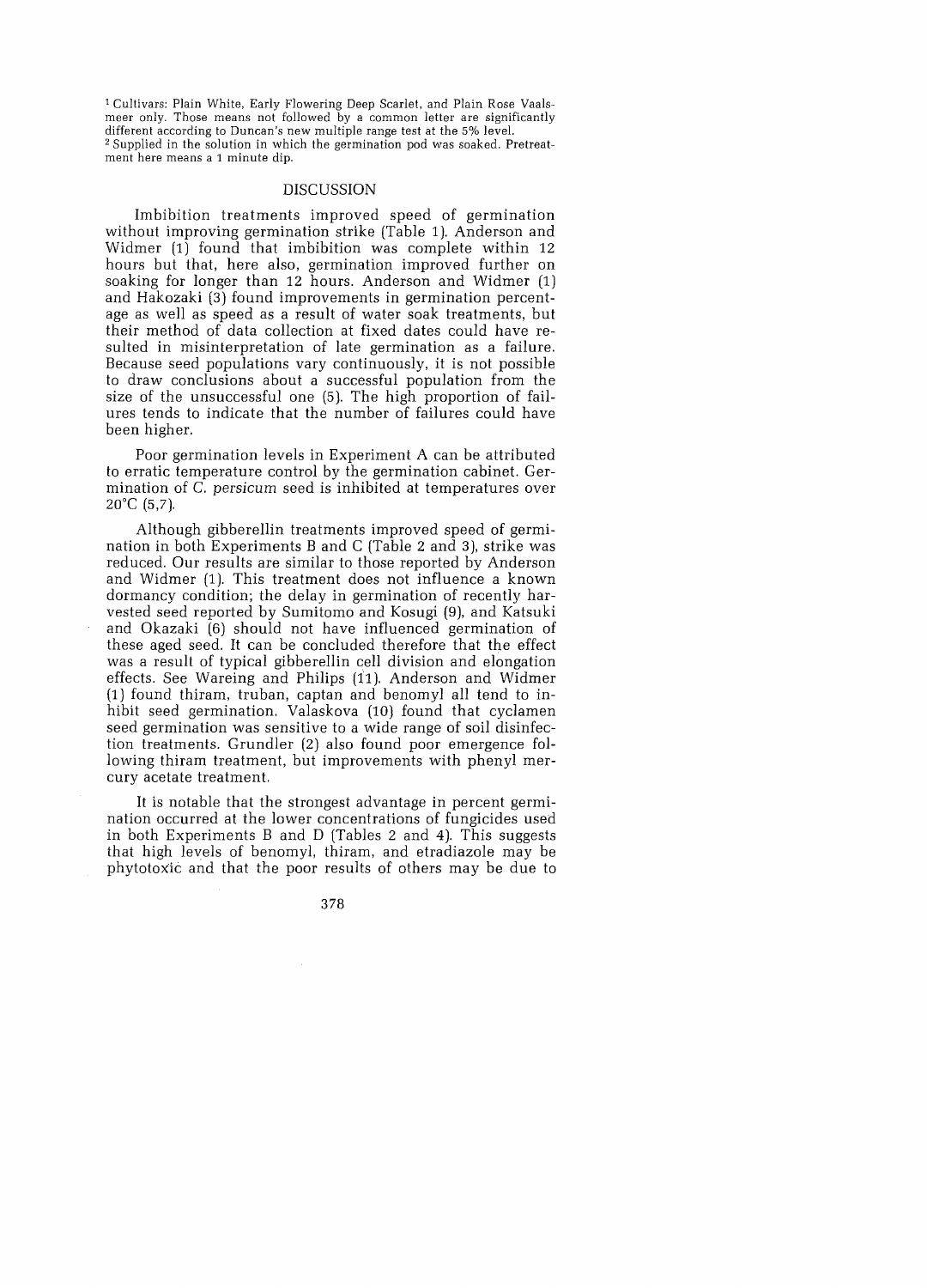excessive concentration of fungicide. An apparent delay in germination as a result of etradiazole treatment observed in Experiment B (Table 2) was not confirmed by Experiment D (Table 4). The advantage conferred by fungicidal treatments will probably vary according to the microflora present.

Further work may be necessary to determine the most suitable levels of these fungicides, but it seems reasonable to recommend their continued use at low levels as a precautionary measure.

Hypochlorite surface disinfection was used as a general precautionary measure in Experiments A, C, and D. This practice has been recommended by Neuray (8) and Anderson and Widmer (1), but Experiment B (Table 2) suggests that a more detailed investigation might show significant reductions and delay in germination. Neuray (8) reported a delay in germination as a result of this treatment.

# PRACTICAL CONSIDERATIONS

The germination experiments did not succeed in demonstrating a consistent means of gaining optimum cyclamen seed germination. Gibberellin treatments did increase speed of germination, but associated decreases in germination percentages make this treatment unacceptable. Soaking seed in still or flowing water for 48 hours prior to sowing improved germination speed without decreasing germination percentage.

Drenches of 10 ppm Terrazole (etradiazole, 50% a.i.) to the seed medium and/or seed dip in 1 g  $1^{-1}$  Benlate (benomyl 50%) a.i.) is recommended as a precaution against pathogenesis.

Acknowledgements. The assistance of M. Spurway for technical aid is gratefully acknowledged. This work was part of a M. Appl. Sc. thesis.

#### LITERA TURE CITED

1. Anderson, R.G.; Widmer, R.E. 1975: Improving vigour expression of *Cyclamen* seed germination with surface disinfection and gibberellin treatments. *Journal* of American Society for *Horticultural* Science 100(6): 600-660.

2. Grundler, I.G. 1974: Versuche zur Beizung von cyclamen saatgut. Deutsche Gartner-post 26 (30): 4.

3. Hakozaki, K. 1973: Studies on the germination of Cyclamen seeds 1. The effect of seed soaking on germination. *Bulletin* on *Agriculture,* Meiji University 30:17-24.

4. Heydeker, W. 1969: A note on vigour tests by seedling evaluation. Proceedings of *International* Seed Testing Association 34(2).

5. Heydeker, W.; Wainwright, P. 1976: More rapid and uniform germi- "nation of *Cyclamen* persicum 1. Scientia *Horticulture 5:183-189.* 

6. Katsuki, *K.;* Okazaki, K. 1968: Breaking the dormant period of Cyclamen I: Effect of gibberellin and temperature on germination. Nogoyo Oyobi Engei 43:865-866.